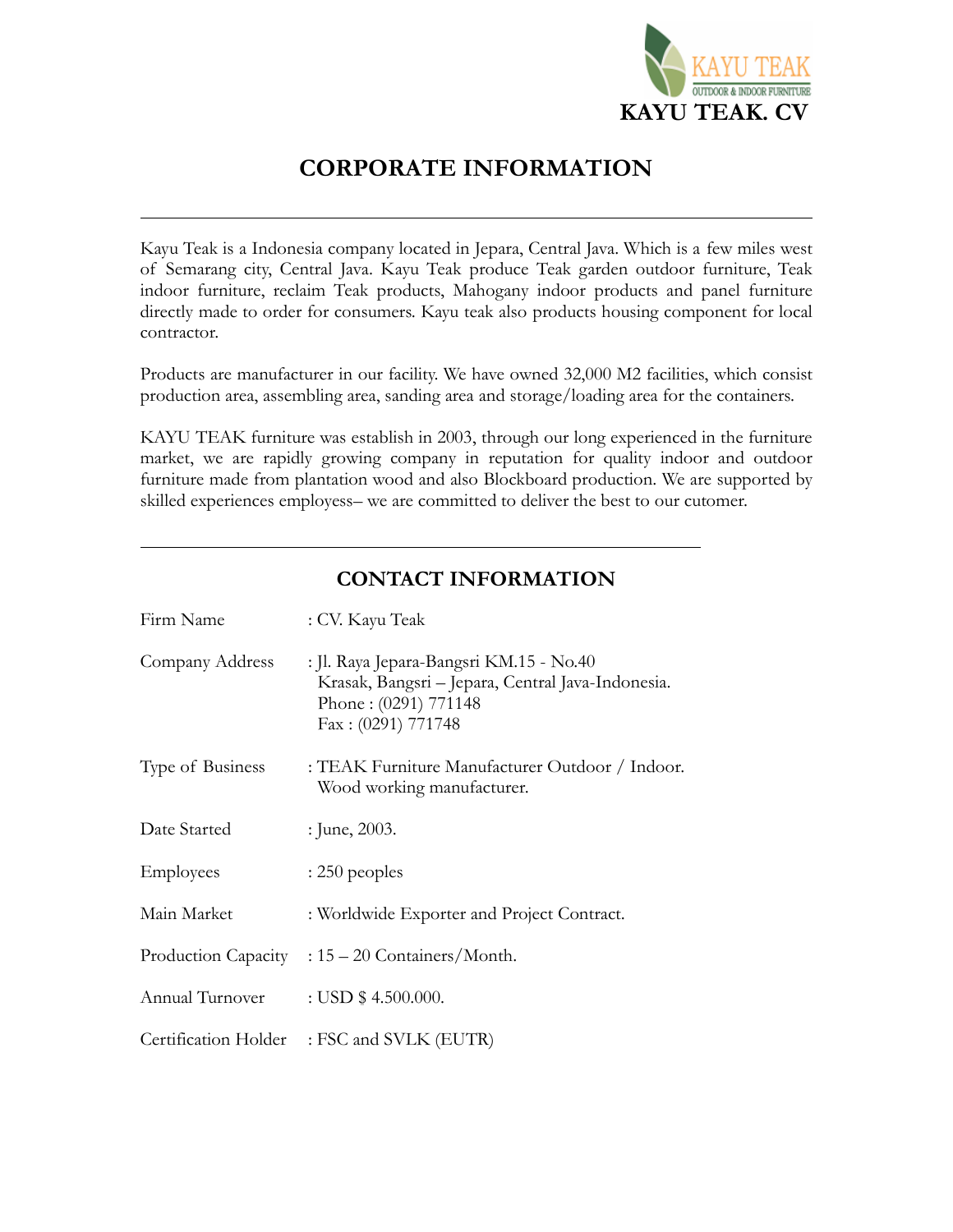## • FACTORY









• PRODUCTION







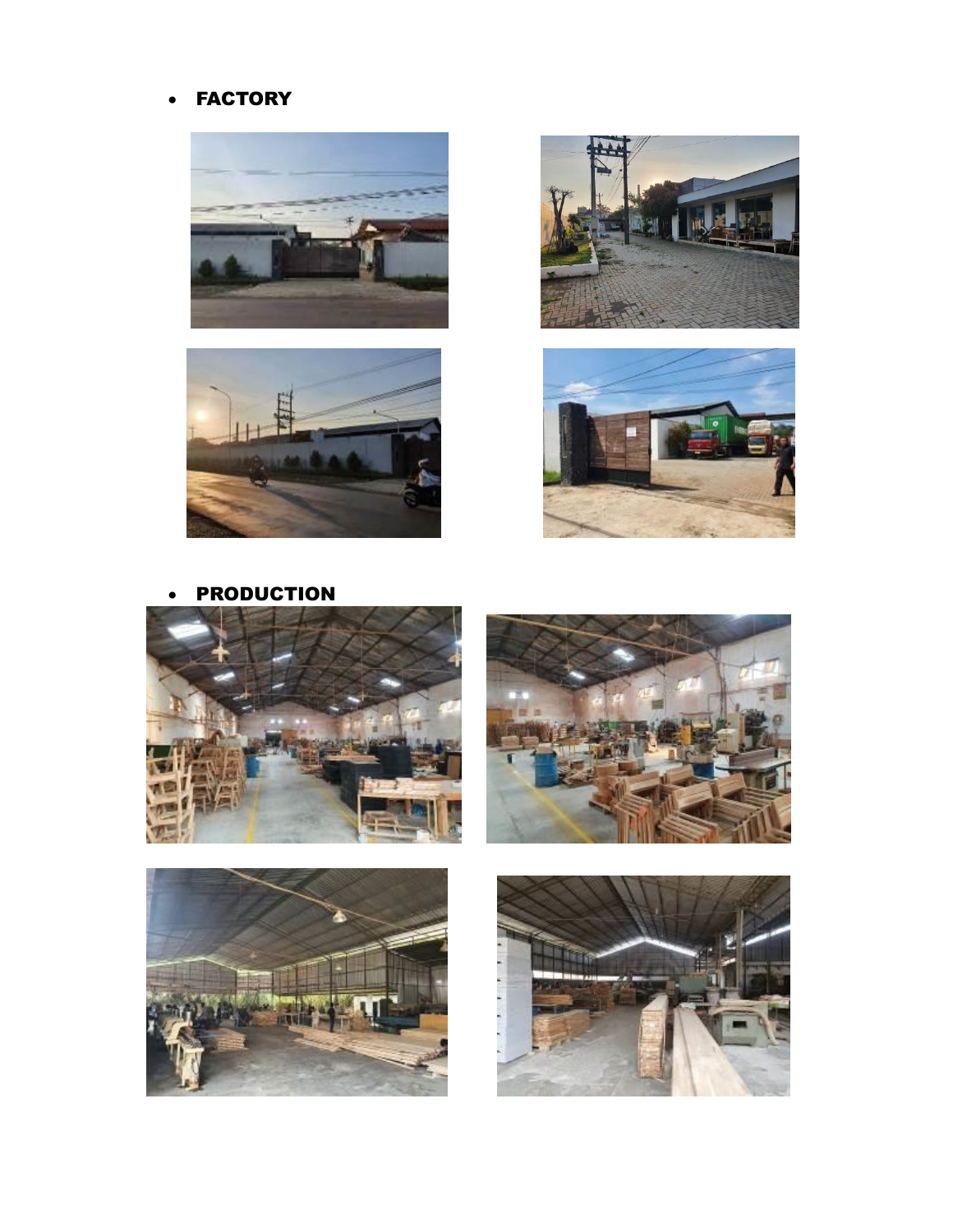